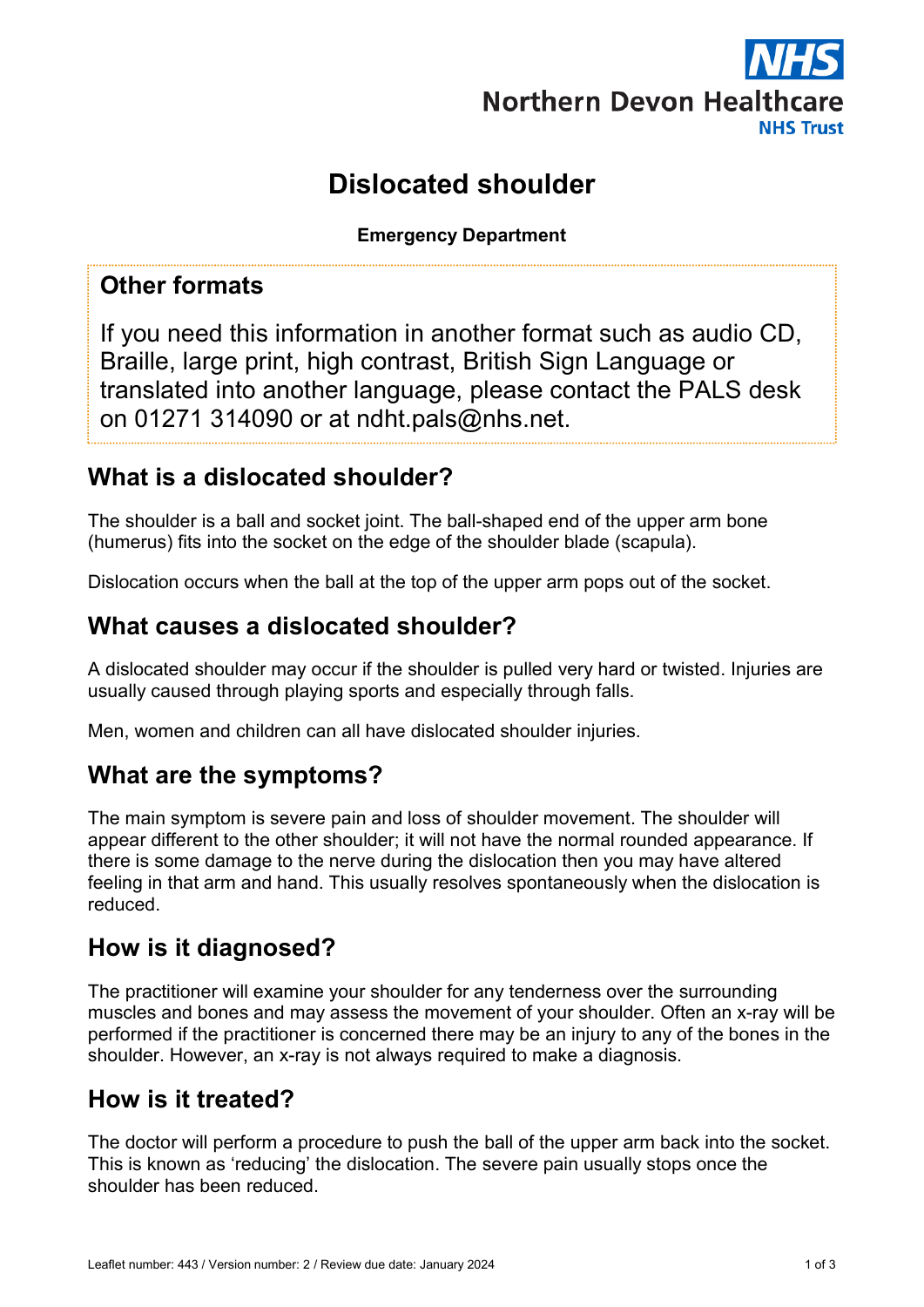This procedure will be performed under some sedation to ensure that you are relaxed and that the procedure is as comfortable and as painless as possible.

You may feel a little sleepy following the sedation and you will be observed in the accident and emergency department until you are fully recovered. It is not unusual to feel tired for a few days. Go home and take complete rest for the remainder of the day. Do not drive for at least 24 hours after sedation. Separate advice will be provided following sedation.

Once the shoulder dislocation has been reduced, a further x-ray will be performed to confirm the ball is sitting back in the socket.

Sometimes it is not always possible to reduce the dislocation in the accident and emergency (A&E) department and you may have the procedure performed under a general anesthetic in theatre.

A sling will need to be worn to keep the shoulder in place and the joint will have to be rested.

Stretches and strengthening exercises help to gradually improve range of movement, strengthen the muscles and prevent further injury. A medical professional, such as a physiotherapist, will advise on these exercises and will be tailored to your specific injury.

For any of the above shoulder injuries, you may take over-the-counter anti-inflammatory medicines, such as ibuprofen which will reduce the swelling and pain. Make sure you always read the patient information leaflet that comes with the medicines. It is likely that you will be prescribed some in the A&E department. If you find that these are not strong enough you must go and see your GP.

## What is the prognosis or expected outcome of treatment?

Over the next few weeks your injury should start to repair itself. However, full recovery may take several weeks and in some instances much longer.

Unfortunately, there is always the potential for a dislocation to happen again, especially in young active people. If the dislocation continues to happen and there is injury to the nerves or surrounding structures of the shoulder, then surgery may be required.

# Follow up

Following a dislocated shoulder injury you will probably have follow-up through the fracture clinic who will arrange the necessary physiotherapy. You will be given these details before you leave the A&E department.

You are advised to come back to the A&E department if your pain suddenly becomes worse or you think your shoulder has dislocated again.

# Further information

If you have any other concerns about your shoulder, please contact your GP or the A&E department on 01271 322480.